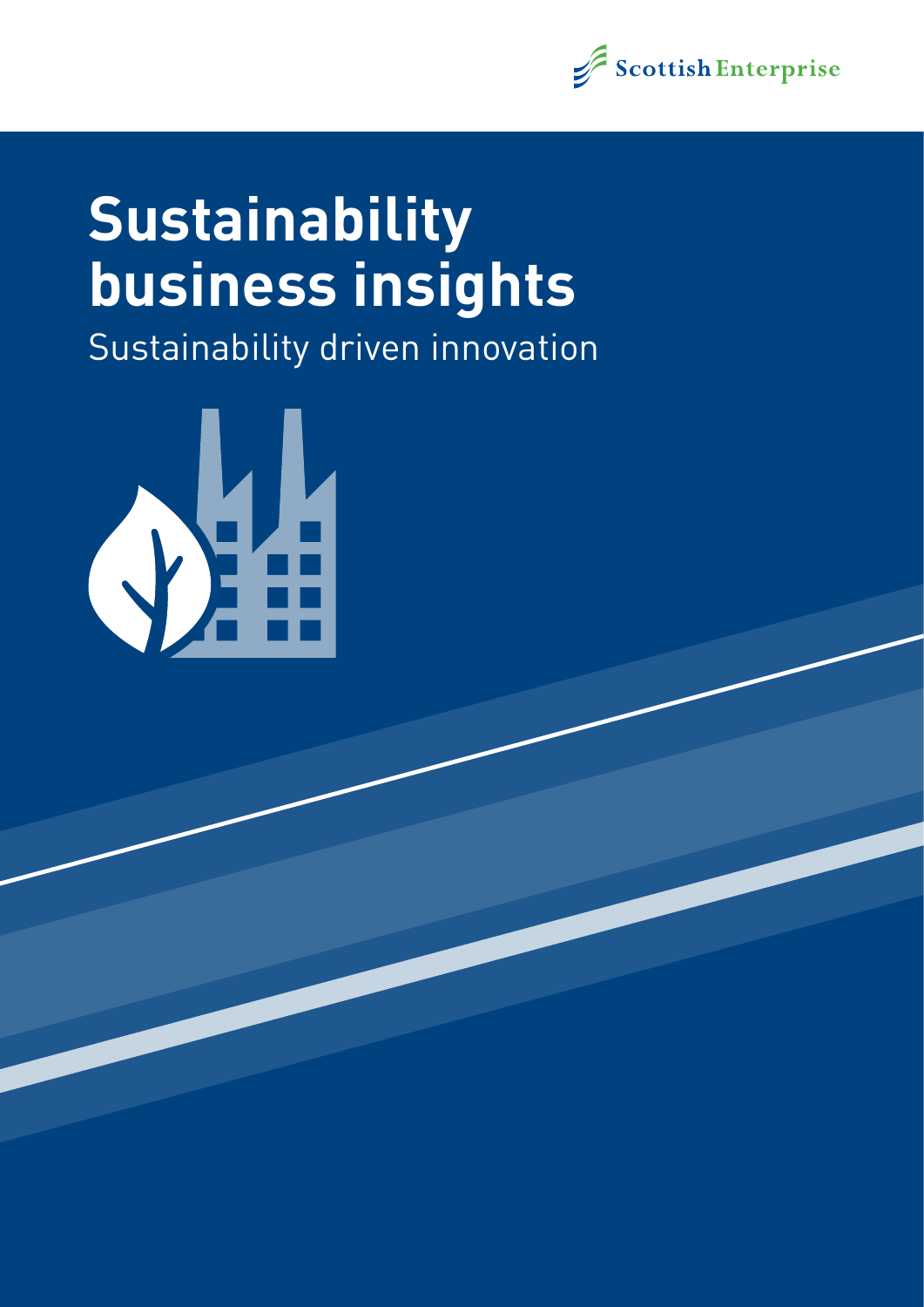## **Background**

The current economic system has placed enormous pressure on our planet's resources while catering only to the needs of around 25% of the global population. Over the next 10 to 15 years twice that number will become consumers and producers. In addition, social and environmental issues are more prevalent and critical than ever. A transformation of the global economy is expected. These are challenging times to run a business and generate and sustain profitable growth. If businesses are to survive and thrive they will have to adapt and change by developing innovative solutions. **Sustainability driven innovation** provides the impetus that can help businesses optimise their growth potential while addressing challenges such as climate change, resource scarcity, and depleting biodiversity.

*"Looking at the world through a sustainability lens not only helps us 'future proof' our supply chain, it also fuels innovation and drives brand growth."*

Paul Polman Vice-Chair of the U.N. Global Compact

# What do we mean by sustainability driven innovation?

Sustainability driven innovation means any new or significantly improved product, goods or services, process, organisational change or marketing solution, that reduces the use of natural resources (including materials, energy, water and land) and decreases the release of harmful substances across the whole lifecycle<sup>1</sup>. It is the creation of changes that can help businesses create or improve their competitiveness, while respecting the environment through the reduction of resource intensity of products and services. As this genre of innovation takes a full **lifecycle**<sup>2</sup> perspective it means it is not just about inventing new products and delivering new services. It encompasses the reduction of environmental impacts in the way products are designed, produced, used, reused and recycled. Innovation can either be incremental, focusing on improving existing goods and services, or disruptive which is about thinking creatively and bringing completely novel approaches to the marketplace.

The table below highlights how sustainability-driven innovation can be applied across different levels of business. This includes products, services and operational processes, to the way its markets operate at a strategic and tactical level, including revolutionary and evolutionary changes.

1. EIO 2010: Eco-innovation Observatory Annual Report 2010. Pathways to a resourceefficient Europe,

[www.eco-innovation.eu/index.php?option=com\\_content&view=article&id=200&Itemid=258](https://www.eco-innovation.eu/?option=com_content&view=article&id=200&Itemid=258)

2. Life Cycle Assessment (LCA) is a tool to determine the environmental impact of a product or system across its whole life from production through use and to recycling, reuse or disposal (from cradle to the grave).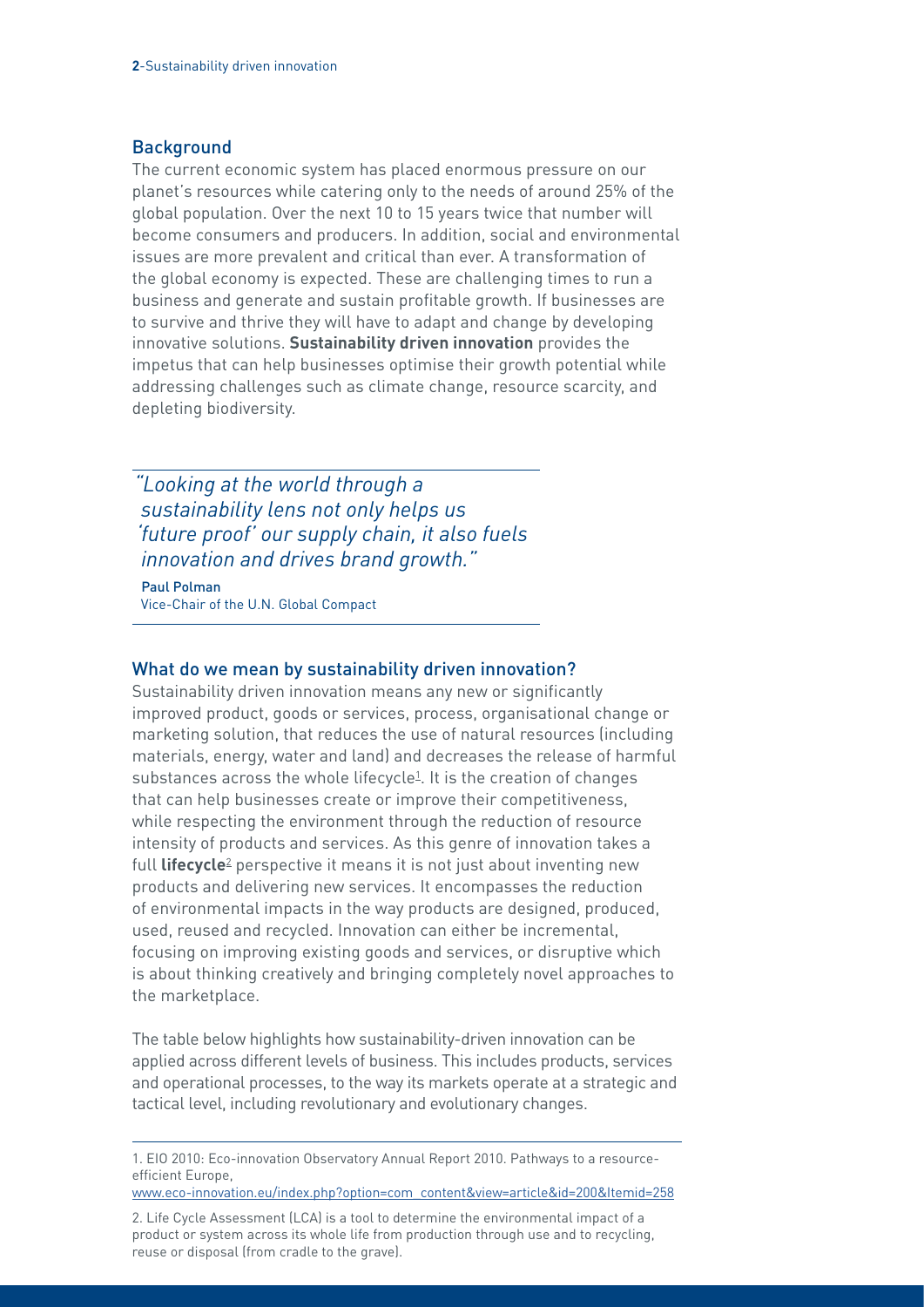#### **Sustainability innovation at every level**

| <b>Product innovation</b>   | New products/services that embrace new<br>technical and sustainable dimensions as sources<br>of differentiation                                   |
|-----------------------------|---------------------------------------------------------------------------------------------------------------------------------------------------|
| <b>Process innovation</b>   | Improving efficiency, reducing waste - or more<br>holistically - through the redesign of value chains<br>and the whole system of cradle to cradle |
| <b>Market innovation</b>    | Addressing new needs and wants/finding new<br>markets/new places for existing sectors/new<br>sectors for existing places or both                  |
| <b>Brand innovation</b>     | Developing a brand and culture that reflects the<br>purpose and sustainable practices of the business                                             |
| <b>Business innovation</b>  | Re-thinking the purpose of business, the business<br>model by which it works, its stakeholders and<br>measures of success                         |
| <b>Strategic innovation</b> | Fundamentally changing the rules by which the<br>business and its competitors work and compete                                                    |

Consider opportunities such as:

**Streamlining** – reducing/eliminating – cheaper, faster, lesser ways of achieving necessary evils. For example, maybe of lower priority for customer, be time consuming for employees or have a negative impact on the environment.

**Elaborating** – enhancing or adding aspects of business that are the most important – identifying more engaging, more distinctive and more profitable ways of achieving positive moments. For example, high priority for consumers, be enjoyable/rewarding aspect of work for employees, or be something that has a positive impact on society or the environment.

Peter Fisk (2010) *People, Planet, Profit: How to Embrace Sustainability for Innovation and Business Growth.* London: Kogan Page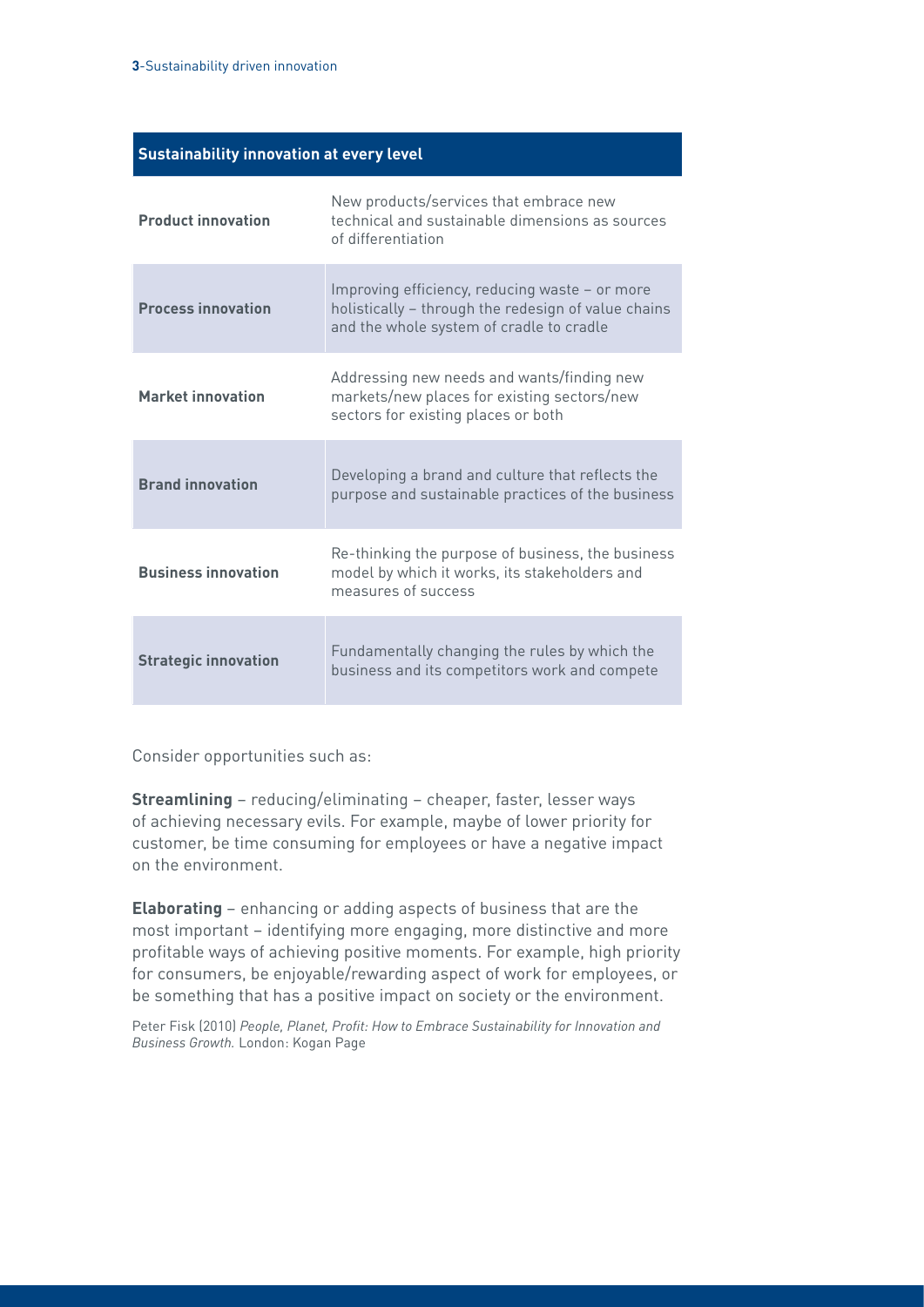# Why should businesses get involved?

In order to adapt as the traditional global economic system changes, companies need to think about how economic, social and environmental considerations are impacting on their business. By focusing on sustainability as a one of the key drivers for innovation, they will be able to identify the challenges as well as the opportunities that exist at every level of their business and, when exploited, have the potential to reap bottom line benefits.

It's evident that businesses are becoming increasingly aware of the competitive advantages of taking proactive action. Growing numbers of businesses, here and internationally, are placing sustainability at the core of their strategies. They find that this is helping them manage risks, reduce costs, build resilience, as well as cut their carbon emissions. In some cases, this leads to an aspiration to go further and achieve **net zero emissions in their operations**.

| Four key benefits of sustainability driven innovation       |                                                                                                                                                                                                                                                                                                                                                                                                                                                                                                                                        |  |
|-------------------------------------------------------------|----------------------------------------------------------------------------------------------------------------------------------------------------------------------------------------------------------------------------------------------------------------------------------------------------------------------------------------------------------------------------------------------------------------------------------------------------------------------------------------------------------------------------------------|--|
| <b>Cost savings</b>                                         | Cost saving innovations result in improved resource<br>productivity and can help save money, time, natural capital<br>and materials by reducing waste and energy use. These<br>types of savings opportunities are especially associated with<br>process innovation and are based on initiatives including<br>energy efficiency, resource management, and "cleaner and<br>leaner" production. The business case for taking action on<br>material efficiency is ever increasing especially with volatile<br>and rising commodity prices. |  |
| <b>Entry to new markets</b><br>and finding new<br>customers | Businesses that develop and sell new innovative products,<br>services and technologies are far more motivated by<br>opportunities to access new markets and customer<br>segments to achieve higher margins and profits.                                                                                                                                                                                                                                                                                                                |  |
| <b>Build resilience</b>                                     | Business can reduce resource intensity and bring about<br>new market opportunities by reviewing existing business<br>models and value propositions and reconsidering novel<br>ways of delivering value to its customers. For example,<br>switching from selling products to providing services such<br>as functional sales. It can help make the business more risk<br>aware and resilient to market trends such as fluctuating<br>commodity prices and threats of extreme weather events.                                             |  |
| <b>Complying with</b><br>legislation and<br>standards       | Many businesses innovate their processes and products<br>to comply with new and existing regulatory requirements<br>or standards. This means they can meet increasing<br>environmental and social demands applied by a range<br>of stakeholders and external bodies (For example SEPA,<br>suppliers, retailers, consumers).                                                                                                                                                                                                            |  |